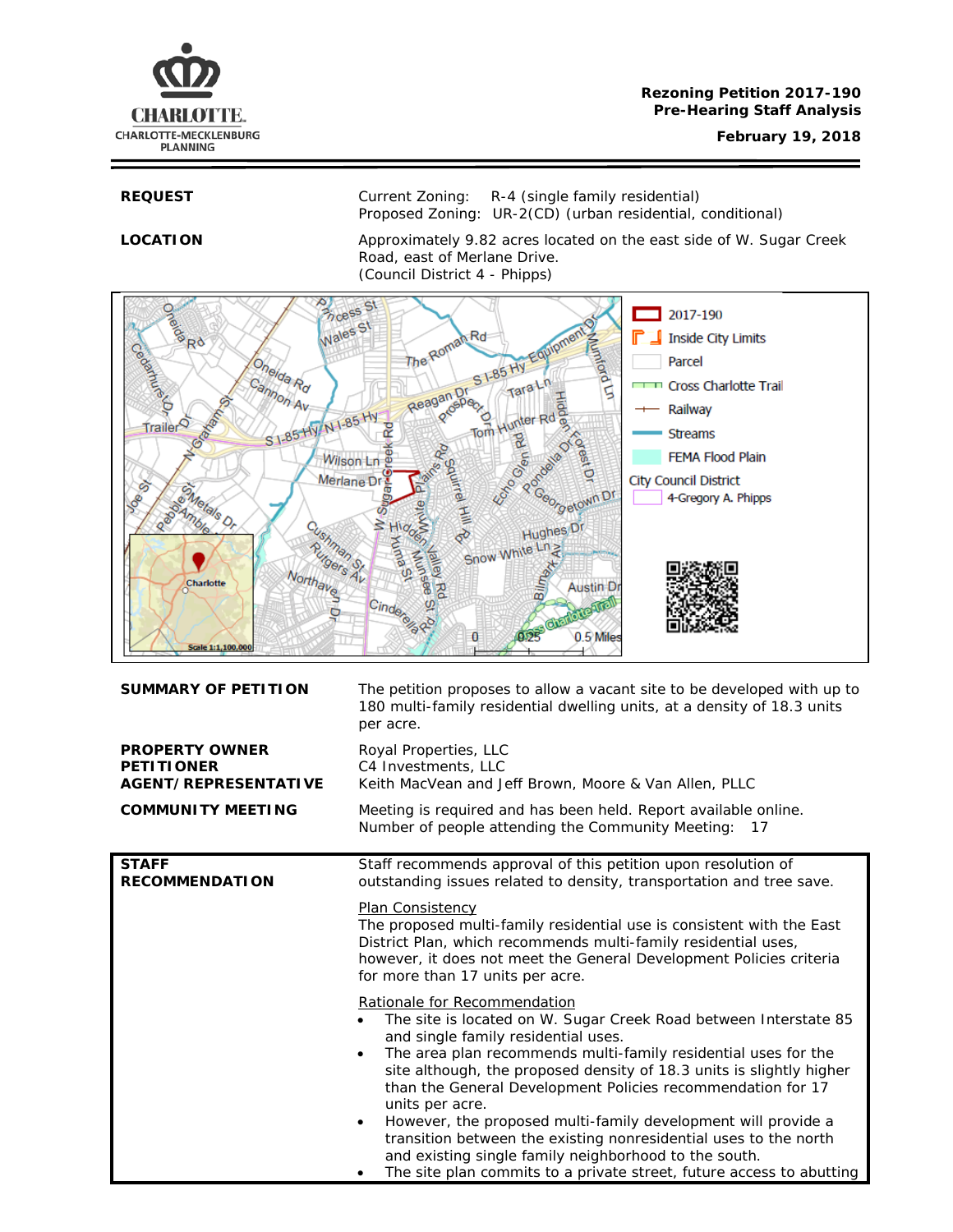nonresidential property, pedestrian network, open space. In addition, the request includes building elevations and commits to architectural details such as building orientation, façade standards, and roof types along with other design standards that are compatible with the surrounding single family development.

## **PLANNING STAFF REVIEW**

## • **Proposed Request Details**

The site plan accompanying this petition contains the following provisions:

- Maximum of 180 multi-family dwelling units, at a density of 18.3 units per acre. Total number of principal buildings will not exceed 11 with a maximum of three stories.
- Site access via one driveway on W. Sugar Creek Road aligned with Merland Drivel future access will be provided to the abutting parcel to the north.
- A pedestrian refuge island that includes an active warning beacon will be installed on W. Sugar Creek Road subject to approval by NCDOT and CDOT.
- Petitioner will construct a new bench pad for a new bus stop along the site's frontage on Sugar Creek Road.
- Building materials will be a combination of brick, stone, precast stone, precast concrete, synthetic stone, cementitious fiber board, stucco, EIFS, decorative block and/or wood. Vinyl and aluminum may only be used on windows, soffits, canopies and handrails/railings. Concrete masonry units not architecturally finished are prohibited as a building material.
- A minimum 20% of the entire façade of buildings abutting W. Sugar Creek Road and the internal private street shall comprised of brick, natural or synthetic stone, or stucco.
- Buildings to a minimum building frontage along W. Sugar Creek Road and the internal private street frontages and modulations of the building massing/façade.
- Roof form and lines shall be designed to avoid the appearance of a large monolithic roof structure, and a minimum roof pitch of 4:12 will be provided.
- Parking and maneuvering will not be permitted between the buildings and W. Sugar Creek Road.
- A 20-foot setback measured from the future back-of-curb will be provided along W. Sugar Creek Road. The last four feet of the setback located between the back of the sidewalk and the face of the building may be used as a transition zone.
- An eight-foot planting strip and eight-foot planting strip will be provided along the site's frontage along W. Sugar Creek Road.
- A minimum five-foot wide sidewalk and cross-walk network will be provided that links the internal parking area to the sidewalk along W. Sugar Creek Road.
- A 30-foot wide Class C buffer will be provided abutting single family zoning and uses.
- The petitioner shall analyze the adequacy of the existing storm water conveyance for abutting parcels receiving storm water discharge from the proposed BMP/water quality feature. Petitioner shall make a good faith effort with the property owners to improve the storm water conveyance or mitigate the storm water discharge onto the abutting parcels if the existing storm water conveyance on the abutting parcels is found to be inadequate.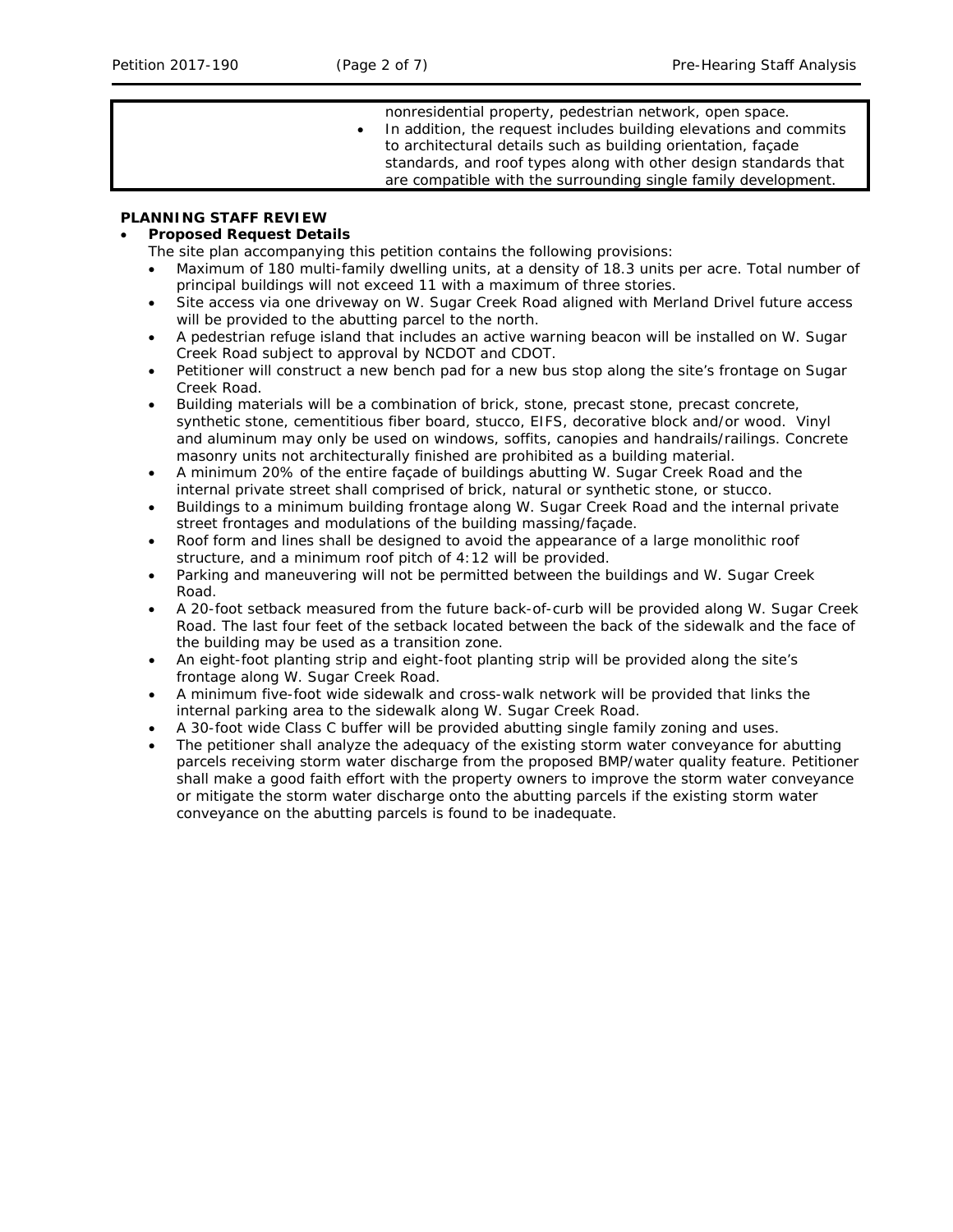#### • **Existing Zoning and Land Use**



The subject property is vacant and zoned R-4 (single family residential). The surrounding properties are zoned single family residential with the exception of the property across W. Sugar Creek Road which is zoned NS (neighborhood services).



The subject property is vacant.



Sugaw Creek Community Park is located across the street from the property.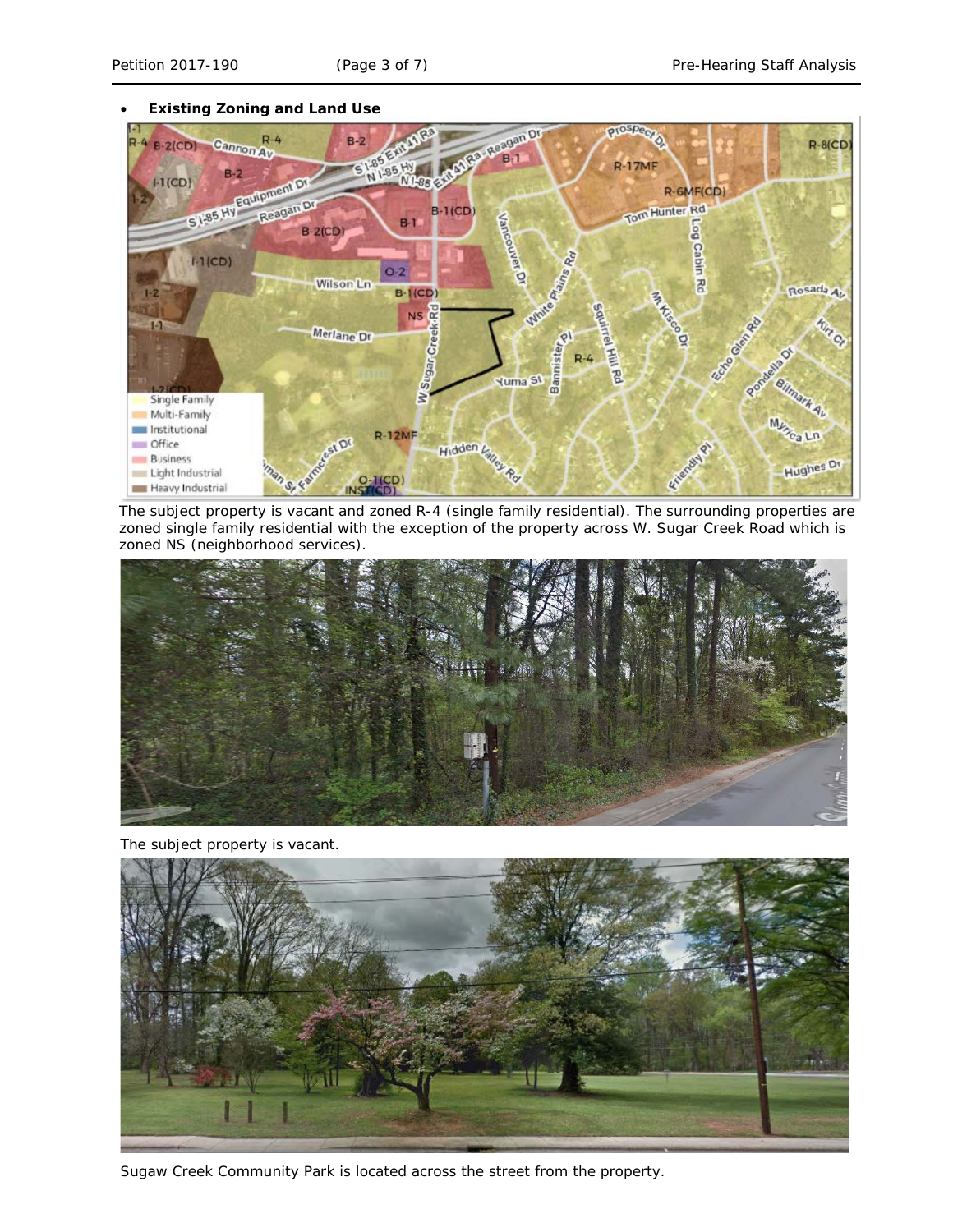

A single family subdivision abuts the property to the east and south.

![](_page_3_Picture_5.jpeg)

Highway commercial uses are located south of Interstate 85 and north of the property.

![](_page_3_Figure_7.jpeg)

• **Rezoning History in Area**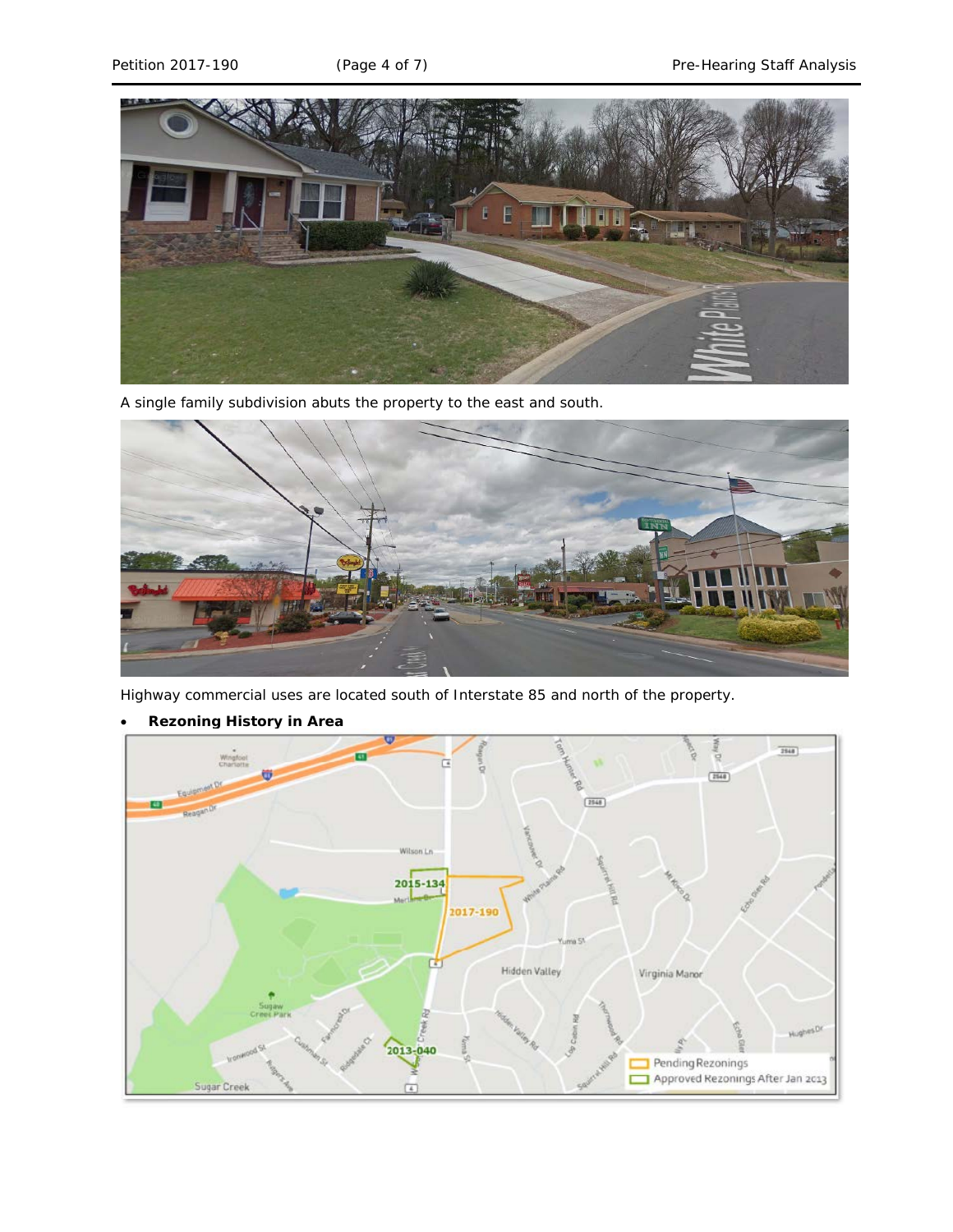| <b>Petition Number</b> | Summary of Petition                                                                                                                                                                                                                                                               | <b>Status</b> |
|------------------------|-----------------------------------------------------------------------------------------------------------------------------------------------------------------------------------------------------------------------------------------------------------------------------------|---------------|
| 2015-134               | Approximately 1.84 acres located on the northwest corner at the<br>intersection of West Sugar Creek Road and Merlane Drive to NS<br>(neighborhood services) to allow a vacant site to be developed for<br>up to 13,000 square feet of office and retail uses.                     | Approved      |
| 2013-040               | Approximately 0.71 acres located on the west side of West Sugar<br>Creek Road across from Munsee Street to O-1(CD) (office,<br>conditional) proposes to allow the conversion of an existing single<br>family residential structure for general and/or medical office<br>purposes. | Approved      |

### • **Public Plans and Policies**

![](_page_4_Figure_5.jpeg)

- The *East District Plan* recommends multi-family residential dwellings.
- The *General Development Policies* (GDP) provides policy guidance for evaluating proposed residential densities greater than four units per acre. The petition meets the *General Development Policies* locational criteria for consideration of up to 17 dwellings per acre as illustrated in the table below.

| <b>Assessment Criteria</b>         | Density Category - up to 17 dua |
|------------------------------------|---------------------------------|
| Meeting with Staff                 |                                 |
| Sewer and Water Availability       |                                 |
| Land Use Accessibility             | 3                               |
| <b>Connectivity Analysis</b>       | 3                               |
| Road Network Evaluation            |                                 |
| Design Guidelines                  | 4                               |
| Other Opportunities or Constraints | ΝA                              |
| <b>Minimum Points Needed: 13</b>   | <b>Total Points: 13</b>         |

### • **TRANSPORTATION CONSIDERATIONS**

This site is located along a major thoroughfare. The site plan commits to streetscape improvements along their frontage, a pedestrian crossing facility to Sugaw Creek Park across Sugar Creek Road, and future cross connection to the adjacent parcel to the north.

See Outstanding Issues, Note 1.

# • **Vehicle Trip Generation:**

# Current Zoning:

Existing Use: 0 trips per day (based on vacant land).

Entitlement: 440 trips per day (based on 39 single family detached dwellings). Proposed Zoning: 1,210 trips per day (based on 180 multi-family apartment units).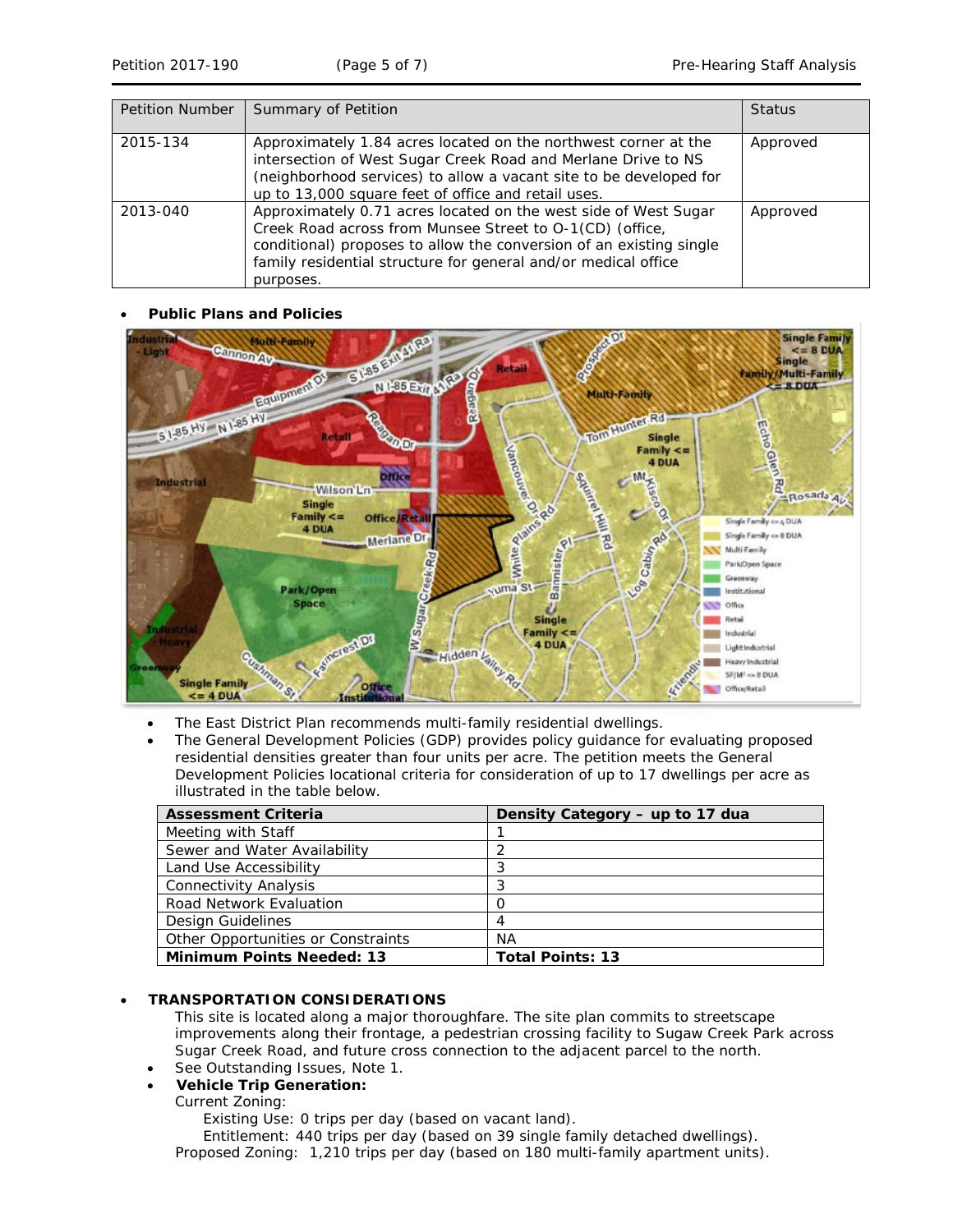**DEPARTMENT COMMENTS** (see full department reports online)

- **Charlotte Area Transit System:** No outstanding issues.
- **Charlotte Department of Housing and Neighborhood Services:** Developer must comply with the City's Housing Policies if seeking public funding for multi-family housing developments.
- **Charlotte Fire Department:** No on-street parking.
- **Charlotte-Mecklenburg Schools:** The development allowed under the existing zoning would generate 20 students, while the development allowed under the proposed zoning will produce 66 students. Therefore, the net change in the number of students generated from existing zoning to proposed zoning is 46 students.
	- The proposed development is projected to increase the school utilization over existing conditions (without mobile classroom units) over existing conditions as follows:
		- Hidden Valley Elementary from 162% to 167%
		- Martin Luther King, Jr. Middle from 93% to 95%
		- Vance High from 109% to 110%.
- **Charlotte Water:** Charlotte Water has accessible water system infrastructure for the rezoning boundary via an existing eight-inch water distribution main located along Sugar Creek Road. Charlotte Water has sanitary sewer system infrastructure accessible for the rezoning boundary via existing eight-inch gravity sewer mains located along Sugar Creek Road. The proposed development has submitted a Willingness to Serve application, and Charlotte Water is currently evaluating the sanitary sewer capacity along the pipeline serving this development. Charlotte Water has accessible water system infrastructure for the rezoning boundary via an existing 8-inch water distribution main located along Sugar Creek Road.

Charlotte Water has sanitary sewer system infrastructure accessible for the rezoning boundary via existing eight-inch gravity sewer mains located along Sugar Creek Road. The proposed development has submitted a Willingness to Serve application, and Charlotte Water is currently evaluating the sanitary sewer capacity along the pipeline serving this development. Contact with the applicant is being maintained.

Development is encouraged to contact Installation Development Services at (704) 336-5499 to review service connection design requirements and City Ordinances (e.g., backflow, separate meter Ordinance, public/private pipeline extensions). Comments: Development will need to submit a CAP application, will need to contact Charlotte Water's New Services at (704) 432-5801 for water/sewer services and dismantlements, will need to send plans to Charlotte Water to permit private water, will need to send plans to NC-DEQ Mooresville Regional Office (704) 663-1699 for sewer permitting, and will need to verify at least 36" min cover over Charlotte Water's existing water main at the proposed connection point at West Sugar Creek Road.

Reservation of sanitary sewer system capacity through the Charlotte Water's Capacity Assurance Program is the responsibility of the customer/development. Contact the New Services Group at (704) 432-5801 for further information on reserving capacity up to 12 months.

### • **Engineering and Property Management:**

- **Arborist:** No comments submitted.
- **Erosion Control:** No outstanding issues.
- **Land Development:** No outstanding issues.
- **Storm Water Services:** No outstanding issues.
- **Urban Forestry:** See Outstanding Issues, Note 2.
- **Mecklenburg County Land Use and Environmental Services Agency:** No outstanding issues.
- **Mecklenburg County Parks and Recreation Department:** No comments submitted.

# **OUTSTANDING ISSUES**

Transportation

1. Clarify the width of the sidewalk along W. Sugar Creek Road as RZ-2 shows it as six feet and Note 5(c) indicates that is it eight feet.

**Environment** 

2. Show calculations for tree save areas on the site plan. Tree save must be a minimum 30 feet in width.

Land Use